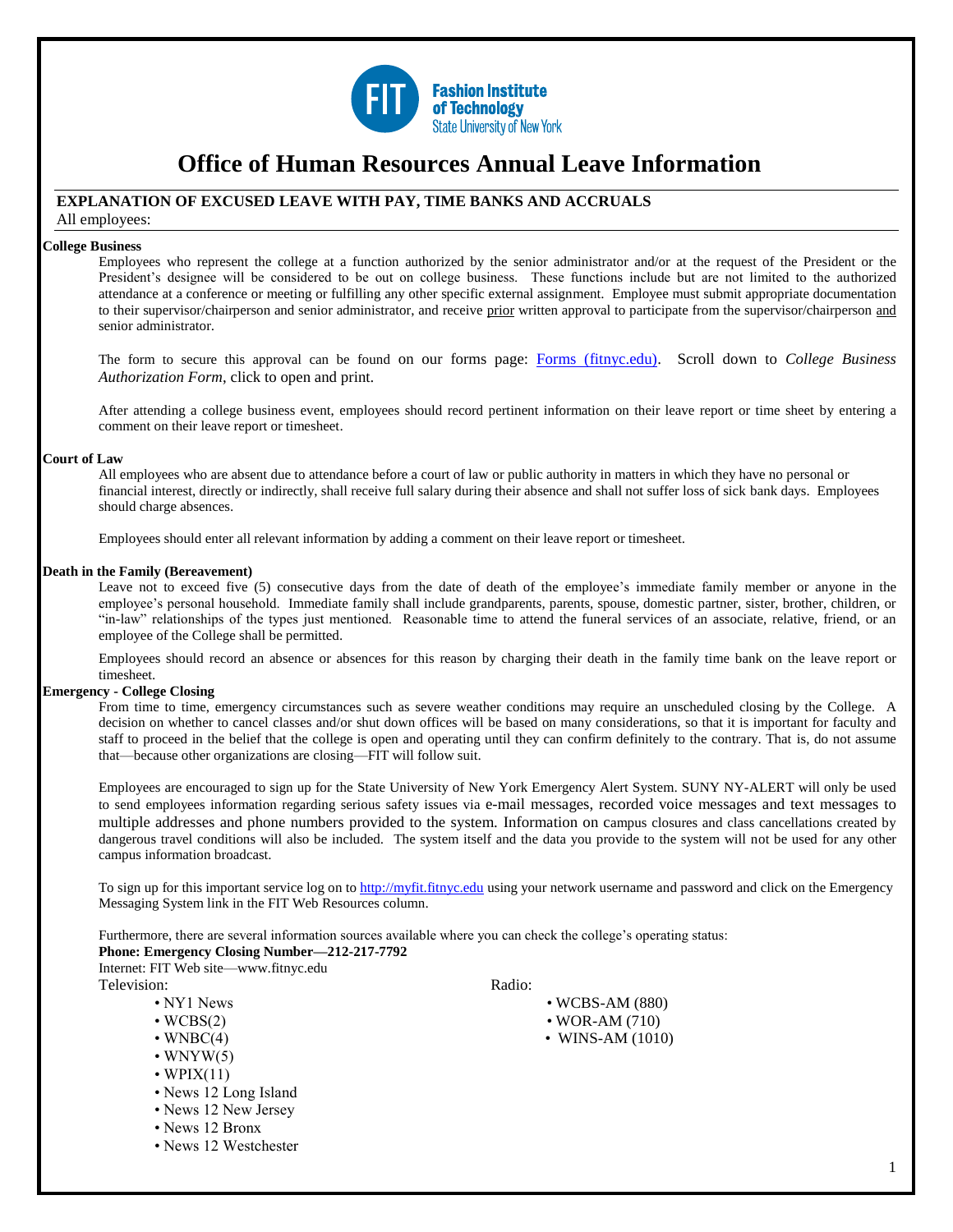# **Emergency – College Closing Continued**

Please note that the communications will indicate day and/or nighttime class cancellations as well as closure of administrative and service offices.

Employees will not be required to charge their available time banks due to any emergency College closing.

# **Free Days**

Free days are additional days granted to full-time staff, security, non-classroom faculty and classroom assistants each academic year. Free days are accrued as follows and must be used before the end of the academic year (September – August) as these days do not carry over.

# Staff / Security hired on or after March 5, 2007

| <b>Years of service</b> | <b>Total free days accrued yearly</b> | Free days accrued in | Carry-over days |
|-------------------------|---------------------------------------|----------------------|-----------------|
| $-2$                    | Not eligible to accrue                |                      |                 |
| 3 and over              |                                       | $1 - Dec$            |                 |
|                         |                                       | $1 -$ Mar or Apr     |                 |

# Staff / Security hired prior to March 5, 2007

| <b>Years of service</b> | Total free davs accrued vearly | Free days accrued in | <b>Carry-over days</b> |
|-------------------------|--------------------------------|----------------------|------------------------|
| and over                |                                | $2 - Dec$            |                        |
|                         |                                | $2 -$ Mar or Apr     |                        |

## Non-Classroom Faculty and Classroom Assistants hired on or after March 5, 2007

| <b>Years of service</b> | Total free days accrued yearly | Free days accrued in | Carry-over days |
|-------------------------|--------------------------------|----------------------|-----------------|
|                         |                                | December             |                 |
| $6 - 8$                 |                                | December             |                 |
| 9 and over              |                                | December             |                 |

# Non-Classroom Faculty and Classroom Assistants hired on or after December 15, 1994

| <b>Years of service</b> | Total free days accrued yearly | Free days accrued in | <b>Carry-over days</b> |
|-------------------------|--------------------------------|----------------------|------------------------|
| $1 - 5$                 |                                | December             |                        |
| 6 and 7                 |                                | December             |                        |
| 8 and 9                 |                                | December             |                        |
| After 9                 | 10                             | December             |                        |

Non-classroom Faculty and Classroom Assistants hired before December 15, 1994

| Total free days accrued yearly | Free days accrued in | Carry-over days |
|--------------------------------|----------------------|-----------------|
|                                | December             |                 |

Employees should record an absence or absences for this reason by charging their free day time bank(s) on their leave report.

# **Graduation Ceremonies**

Attendance at graduation ceremonies for the employee or the employee's spouse, domestic partner, child, sibling, or parent. If the ceremonies are conducted at a distance which requires the better part of a day for travel, the total number of days for this purpose may not exceed three (3) calendar days. This shall include the day preceding and the day following the ceremonies.

Employees should record an absence or absences for this reason by charging their graduation time bank on the leave report or timesheet.

# **Holidays with pay**

Part-time staff, non-classroom faculty and classroom assistants shall receive one (1) holiday with pay per year after two (2) years of service. Part-time staff, non-classroom faculty and classroom assistants who have been granted a Certificate of Continuous Employment (CCE) shall be granted two (2) holidays with pay per year. Payment shall equal twenty percent (20%) of the employee's regular work-week compensation.

## **Jury Duty**

Absences to fulfill jury duty service. Appropriate documentation must be submitted to the Office of Human Resources. Employees should record an absence or absences for this reason by charging their jury duty time bank on the leave report or timesheet.

# **Military**

Under New York Military Law Section 242, a public employee who is ordered to perform "military duty", including but not limited to attendance at any service school conducted by the armed forces, is entitled to paid his or her salary or other compensation for up to 22 working days or 30 calendar days (whichever is greater) in any one calendar year. However, participation in "routine reserve officer training corps training" is not considered to be ordered military duty except when the employee is performing "advanced training duty as a member of a reserve component of the armed forces." In addition, public employees who are ordered to perform military duty may be entitled to an additional 22 working or 30 calendar days pay if they qualify for supplemental military pay. An employee may only receive the supplemental benefit once.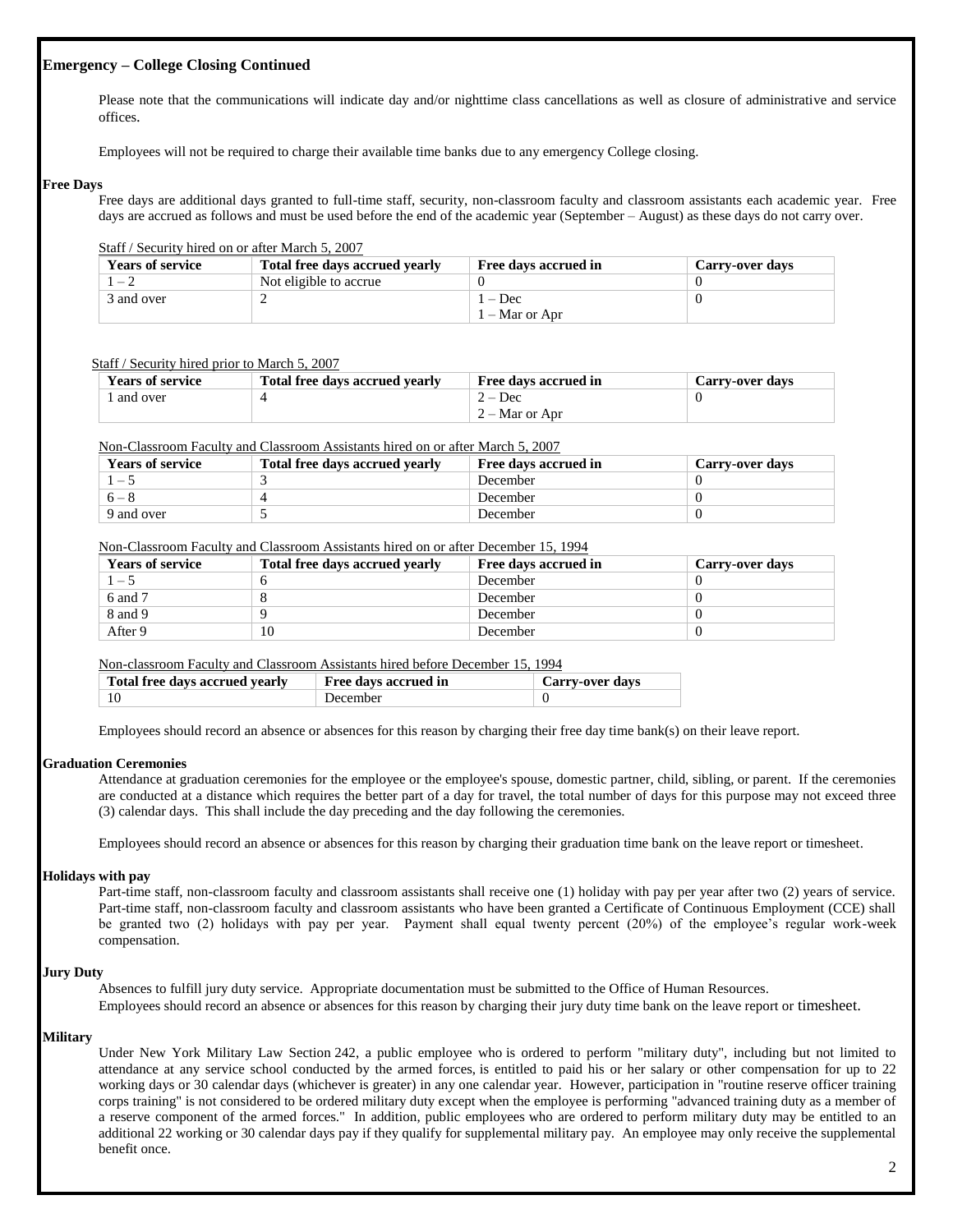#### **Optional**

Optional days are additional days granted to full-time staff and security. Full-time non-classroom faculty and classroom assistants do not accrue optional days. Upon the request of the employee, and with the prior written approval of the immediate supervisor and senior administrator, an optional holiday may be taken either on the day that it occurs, or on a day thereafter. When the College is officially closed on the date of the optional holiday, or if one of the optional holidays falls on a weekend, eligible employees shall receive equal time.

Optional days are accrued as follows and must be used before the end of the academic year (September – August) as these days do not carry over.

#### Full-time staff and security employees

| <b>Years of service</b> | <b>Optional days accrued yearly</b> | Optional days are accrued in  | Carry-over days |
|-------------------------|-------------------------------------|-------------------------------|-----------------|
| and over                |                                     | October – Columbus Day        |                 |
|                         |                                     | November – Election Day       |                 |
|                         |                                     | November – Veterans Day       |                 |
|                         |                                     | February – Lincoln's Birthday |                 |

Employees should record an absence or absences for this reason by charging their optional day time banks on their leave report.

#### **Personal Business**

Personal Business days may be taken solely to attend to personal business that cannot be conducted outside of the work day such as medical appointments (may be charged to either the personal or sick banks), legal or financial business and/or home repairs. Personal days may not include compensated professional activities unrelated to the college or other activities for which the employee is paid. Advance notice must be given to the immediate supervisors when possible. It is recognized that emergencies may arise which prevent such prior notification. However, if requested by the employee's supervisor, upon return to work an explanation must be furnished.

Full-time employees may use up to five (5) personal business days per academic year (September through August). Part-time employees may have two (2) personal business absences during the Fall/Winterim period and two (2) during the Spring/Summer period.

Days identified as personal days are drawn from the sick bank. Any unused personal days will be rolled back into the sick bank at the end of the academic year. In the event an employee has used up all personal business days, the President of the College or the President's designee may grant additional personal business days to be charged against the cumulative sick bank. Misuse of the above provisions shall result in the loss of pay.

#### **Cancer Screenings**

Under New York State Civil Service Law, FIT is required to provide excused leaves of absence not to exceed a maximum of four (4) hours on an annual basis to undertake cancer screenings. An employee and their applicable physician must complete the **Excused Leave for Cancer Screening** form as validation of the cancer screening. To access this form please visit: [Forms \(fitnyc.edu\)](https://www.fitnyc.edu/about/administration/hr/current-employees/forms.php). Scroll down to Cancer Screening Form, click to open and print. The form should be retained for your records (it does not need to be submitted to Human Resources). When time is taken for this reason, the **NYSS** leave bank should be charged.

# **Sick**

Sick leave may be used only for personal illness however, employees may use two (2) sick leave days for care of domestic partners or family members who are ill. Full-time employees accrue sick days as follows and can carry over their sick days to the following academic year (September – August) to a maximum of 220 days.

|  |  |  | All full-time employees hired on or after March 5, 2007 |  |
|--|--|--|---------------------------------------------------------|--|
|  |  |  |                                                         |  |

| Accrued   | <b>Sick days</b> | <b>Personal days</b> | <b>Total days</b> | Max carry-over days |
|-----------|------------------|----------------------|-------------------|---------------------|
| September |                  |                      |                   |                     |
| February  |                  |                      |                   |                     |
| Yearlv    |                  |                      |                   | <b>220</b>          |

#### All full-time employees hired on or after March 1, 1997

| Accrued   | <b>Sick days</b> | <b>Personal days</b> | <b>Total Davs</b> | <b>Max carry-over days</b> |
|-----------|------------------|----------------------|-------------------|----------------------------|
| September |                  |                      |                   |                            |
| February  |                  |                      |                   |                            |
| Yearlv    |                  |                      | 10                | 220                        |

## **Sick Continued**

#### All full-time employees hired prior to March 1, 1997

| 0011<br>. | $\sim$<br>dave<br>31C' | 1103000000<br>davs | `∩tα<br>lawe | davs<br>$-0$ var<br>0.033337<br>-- |
|-----------|------------------------|--------------------|--------------|------------------------------------|
| Septembe  |                        |                    |              |                                    |

3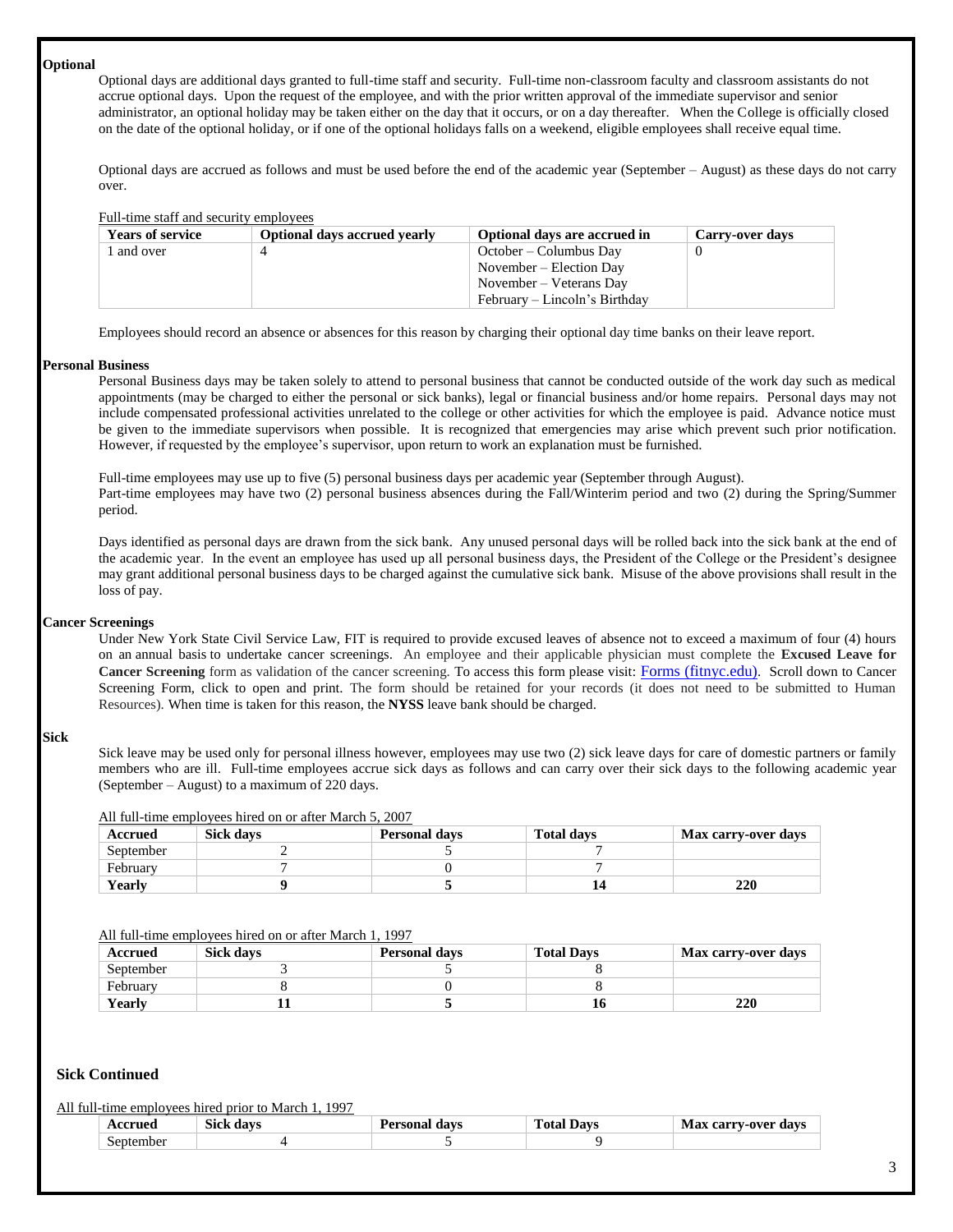# Part-time staff, non-classroom faculty and classroom assistants

Part-time staff, non-classroom faculty and classroom assistants accrue sick time as follows and can carry over their sick hours to the following academic year (September – August) to a maximum of 280 hours.

|                  | Hired on or after<br>3/1/97 | Hired prior to<br>3/1/97  |                           |                           |                           |
|------------------|-----------------------------|---------------------------|---------------------------|---------------------------|---------------------------|
| Hours worked per | $0-3$ YRS*                  | 0-3 YRS                   | 4-5 YRS                   | 6-8 YRS                   | After 8 YRS               |
| week             | Sick accrual per<br>month   | Sick accrual per<br>month | Sick accrual per<br>month | Sick accrual per<br>month | Sick accrual per<br>month |
| 25               | 2.33                        | 2.50                      | 3.33                      | 4.58                      | 5.00                      |
| 24               | 2.25                        | 2.42                      | 3.29                      | 4.50                      | 4.96                      |
| 23               | 2.19                        | 2.33                      | 3.25                      | 4.42                      | 4.92                      |
| 22               | 2.10                        | 2.25                      | 3.21                      | 4.33                      | 4.88                      |
| 21               | 2.04                        | 2.17                      | 3.17                      | 4.25                      | 4.83                      |
| 20               | 1.96                        | 2.08                      | 3.13                      | 4.17                      | 4.79                      |
| 19               | 1.88                        | 2.00                      | 3.08                      | 4.08                      | 4.75                      |
| 18               | 1.81                        | 1.92                      | 3.04                      | 4.00                      | 4.71                      |
| 17               | 1.73                        | 1.83                      | 3.00                      | 3.92                      | 4.67                      |
| 16               | 1.67                        | 1.75                      | 2.96                      | 3.83                      | 4.63                      |
| 15               | 1.58                        | 1.67                      | 2.92                      | 3.75                      | 4.58                      |
| 14               | 1.48                        | 1.56                      | 2.73                      | 3.50                      | 4.27                      |
| 13               | 1.38                        | 1.44                      | 2.52                      | 3.25                      | 3.98                      |
| 12               | 1.27                        | 1.33                      | 2.33                      | 3.00                      | 3.67                      |
| 11               | 1.17                        | 1.23                      | 2.15                      | 2.75                      | 3.35                      |
| 10               | 1.06                        | 1.10                      | 1.94                      | 2.50                      | 3.06                      |
| $0 - 9$          | 0.00                        | 0.00                      | 0.00                      | 0.00                      | $0.00\,$                  |

\*Part-time employees hired on or after 3/1/97 will accrue according to this schedule for the first three years of their employment. Beginning with the fourth year of employment, part-time employees will accrue at the same rate as employees hired before  $3/1/97$ .

## Part-time faculty (adjuncts)

Part-time faculty employees shall be granted two (2) hours of sick leave for every semester contact hour taught, cumulative to a maximum of 81 teaching hours.

**If for any anticipated or unforeseen reason(s) an employee is unable to work for an extended period of time due to their own serious health condition, the employee should file the requisite leave of absence forms with the Office of Human Resources as soon as possible. Supervisors should also inform the Office of Human Resources as soon as they are made aware that an employee is unable to work due to his or her own serious health condition. Please visit** [Leave and Time Management \(fitnyc.edu\)](https://www.fitnyc.edu/about/administration/hr/current-employees/leave-management/) **for more information.** 

Employees should record an absence or absences for this reason by charging their sick time bank on the leave report or timesheet.

## **Vacation**

All full-time employees should submit their vacation requests to his/her supervisor as far in advance as possible. Seniority shall be a factor in honoring an employee's vacation request. When scheduling vacation dates, supervisors should consider the needs of the College and obtain the appropriate approval from their senior administrator as necessary.

# **Vacation Continued**

Full-time staff and security employees accrue vacation days as follows:

Staff / Security hired on or after March 5, 2007

| <b>Years of Service</b> | Total vacation days accrued yearly | Vacation days are accrued monthly | <b>Carry-over days</b> |
|-------------------------|------------------------------------|-----------------------------------|------------------------|
|                         |                                    | $.6-$                             | 20                     |
|                         |                                    | 2.08                              |                        |
| 14 and over             | 30                                 | 2.50                              | 30                     |